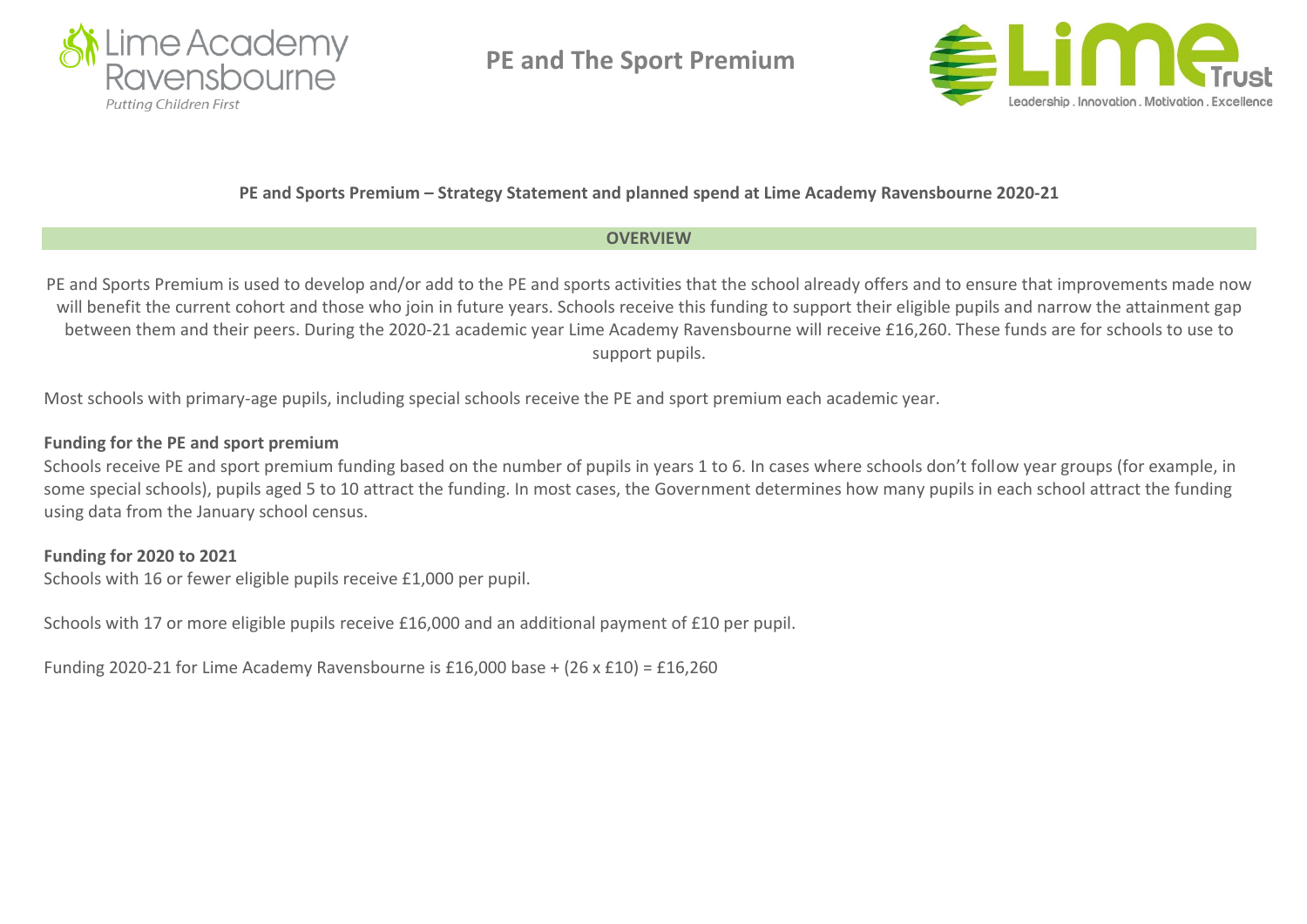

**PE and The Sport Premium** 



#### PE and Sports Premium at Lime Academy Ravensbourne

### **Provision**

Pupils at Lime Academy Ravensbourne engage in a regular structured P.E. and physical development opportunities.

Pupils benefit from Physiotherapy and Hydrotherapy to ensure they make the best possible progress in their physical development.

The school has one halls, a hydro pool, a soft play room and outside play areas. We support our pupils in participating in experiences to develop their opportunities to make a positive contribution to the school and its local community.

How we intend to use Sports Premium funding to support the following:

We will provide additional targeted support to pupils to support them to be healthy, physically, socially and emotionally.

| <b>Summary information</b> |         |                         |            |                              |           |  |  |  |
|----------------------------|---------|-------------------------|------------|------------------------------|-----------|--|--|--|
| Lime Academy Ravensbourne  |         |                         |            |                              |           |  |  |  |
| Academic Year              | 2020/21 | Total Pupils Aged 5-11  | 26         | Date of SP Review            | Sept 2020 |  |  |  |
| <b>NOR</b>                 | 78      | <b>Total Allocation</b> | £16,260.00 | Date of next internal review | Sept 2021 |  |  |  |

|              | Desired outcomes          | Impact                 | <b>Allocated Funds</b> | Evaluation                                                            |
|--------------|---------------------------|------------------------|------------------------|-----------------------------------------------------------------------|
| 1: Rebound   | Rebound Therapy is used   | Increased<br>$\bullet$ | £10,000                | This did not happen due to lockdown. This will be carried over to the |
| Therapy:     | to facilitate movement,   | confidence,            |                        | academic year 21-22                                                   |
| purchase     | promote balance,          | interaction            |                        |                                                                       |
| trampoline   | promote an increase or    | and                    |                        |                                                                       |
| and hoist,   | decrease in muscle tone,  | attention.             |                        |                                                                       |
| training for | promote relaxation,       | Improved               |                        |                                                                       |
| staff        | promote sensory           | physical               |                        |                                                                       |
|              | integration, improve      | development.           |                        |                                                                       |
|              | fitness and exercise      |                        |                        |                                                                       |
|              | tolerance, and to improve |                        |                        |                                                                       |
|              | communication skills.     |                        |                        |                                                                       |